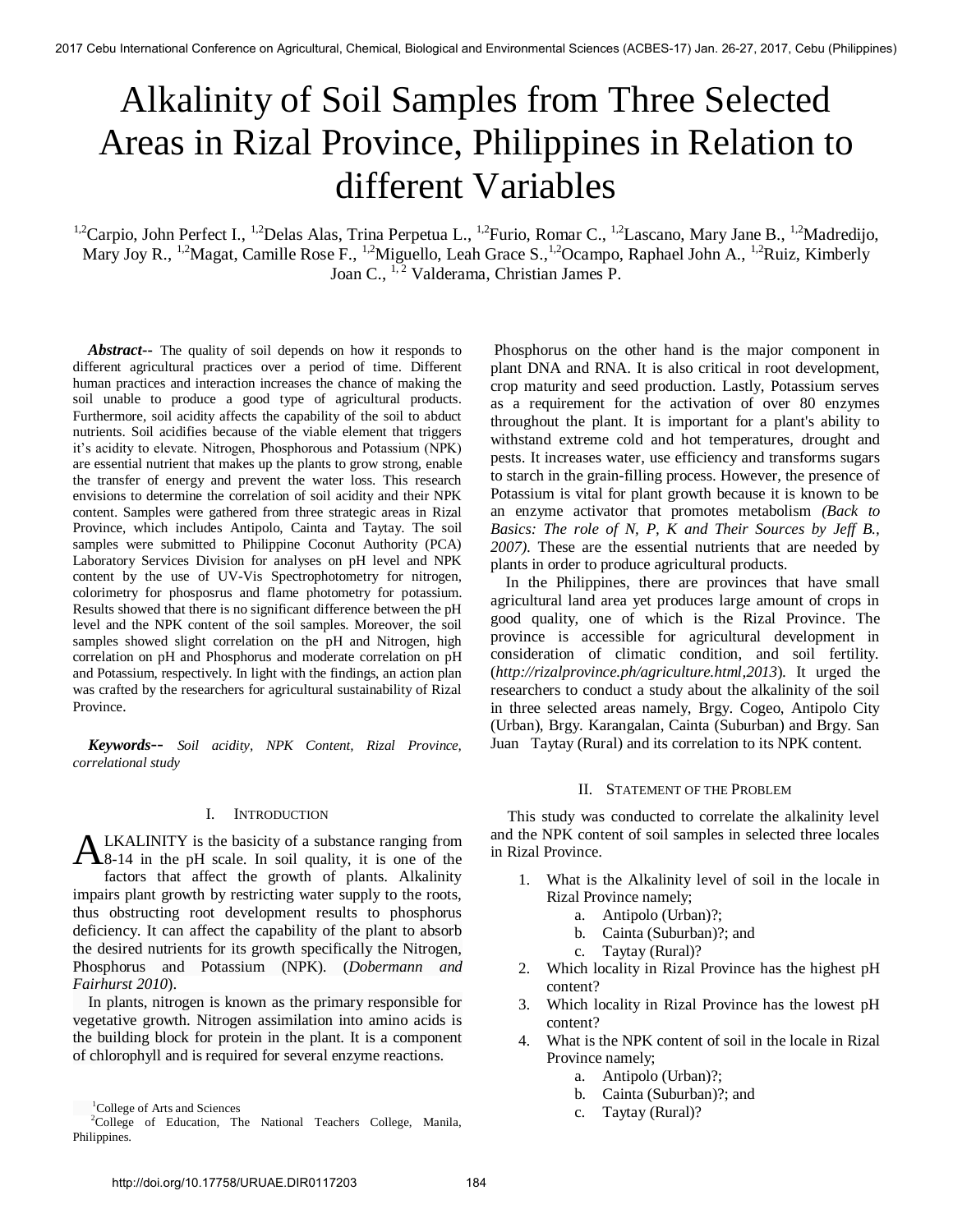- 5. What significant correlation exists between the alkalinity level and NPK content of soil samples in Rizal Province?
- 6. What is the significant difference between the NPK content and pH content of the soil samples in Rizal Province?
- 7. What agricultural program can be crafted based from the results that gathered?

# III. HYPOTHESIS

 The researchers pose the hypothesis that there is no significant correlation between the alkalinity level and NPK content of soil in Antipolo (Urban), Cainta (Suburban) and Taytay(Rural).

# IV. SCOPE AND DELIMITATION

 To accomplish this study, the researchers were required to collect soil samples in different parts of Rizal Province. These areas were: Antipolo (Urban), Cainta (Suburban) and Taytay (Rural). On the other hand, the researchers were not capable to do such soil sample analysis, thus, the researchers sought help to the experts. The samples were brought to the Philippine Coconut Authority (PCA) - Department of Agriculture, Quezon City. The results of the soil analysis from the PCA would be used for the formation of an agricultural program.

 The following words were defined by the researchers. **Soil alkalinity** is a condition that results from the accumulation of soluble salts in soil samples which includes samples from Rizal Province. In this study, **pH** was used to express the acidity or alkalinity of the soil samples gathered from the three areas in Rizal Province. **NPK and pH** of the soil samples were analyzed quantitatively at the PCA Laboratory these variables were then tested for their correlation.

#### V. SIGNIFICANT OF THE STUDY

This research would determine the correlation between the alkalinity level and NPK content of the soil samples from the province of Rizal.

 The study would also give light to the **Local Government Units (LGU's) of the Province of Rizal** because it might provide new information for the people to be informed on the soil quality of their area. The **Farmers of Rizal Province** may also be benefited on this research, because they can easily identify which area is suitable for planting agricultural crops. It can also help people to become aware of their environment and natural resources. The **future researchers** might use this as a spring board for a new research work that will be beneficial to the entire Rizal Province or on soil analysis.

# VI. METHODOLOGY

 The researchers coordinated with authorities and staff of the Philippine Coconut Authority (PCA), Laboratory Services Division to conduct the soil analysis. This was done by testing the pH level and NPK content of soil from three selected locale in Rizal Province. The Provincial Agricultural Office of Rizal assisted the researchers in gathering the soil samples.

 The researchers collected soil samples from the three selected locales in Rizal Province particularly in Antipolo (urban area), Cainta (suburban area) and Taytay (rural area) which were approximately 250g and placed in an air tight plastic bags to secure it from contamination; they were then labelled. The soil samples were brought to the Philippine Coconut Authority (PCA) Laboratory Division for the soil analysis to test the pH level and NPK content of the soil.



Fig. 1 Methodological Framework

 Figure1 shows the process of the study wherein the researchers collected soil samples from different locale in Rizal Province. After collecting the samples, the researcher brought the samples to the Philippine Coconut Authority (PCA) to determine the alkalinity level and NPK content of the samples. Afterwards, the researchers interpreted the results using Pearson-r and ANOVA as statistical tools to determine the correlation and significant differences between the alkalinity level and NPK content of the soil samples from the said areas of concern. Lastly, for the recommendation, the researchers crafted an agricultural program towards the farmers of Rizal Province.

#### VII. TREATMENT OF DATA

 The gathered data were subjected to statistical treatment to further understand the result and variation of the elements. It is also done to show if there is no significant correlation and no significance differences between the alkalinity level and NPK content of soil in different areas in Rizal Province.

 The Pearson-r and ANOVA were used as statistical tools for computing the variation and significant correlation between the alkalinity level and NPK content of the soils.

#### VIII. RESULTS AND DISCUSSION

 The results were given by the Philippine Coconut Authority showing the pH and NPK content of soil from three selected areas in Rizal Province.